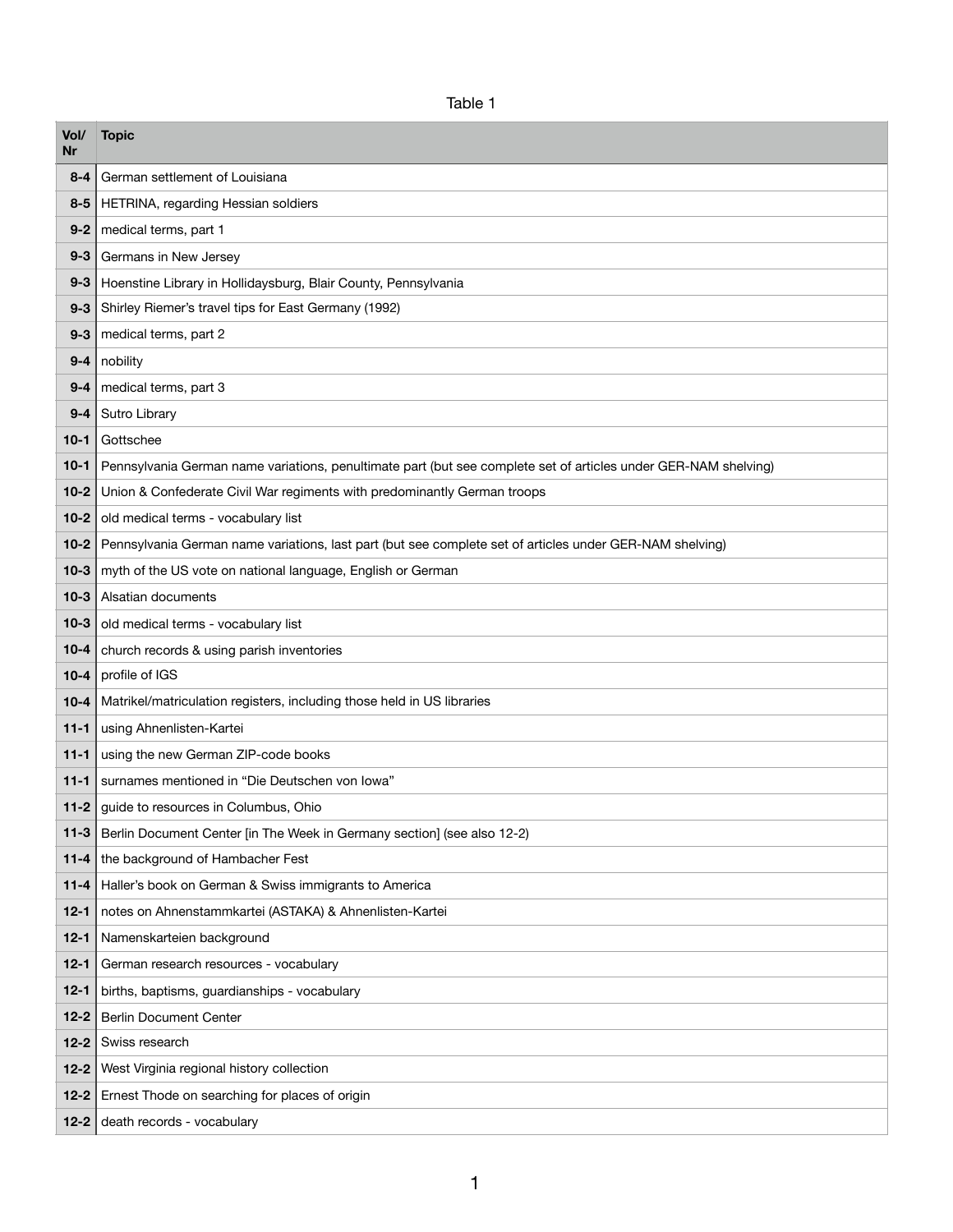| Vol/<br>Nr | <b>Topic</b>                                                                  |
|------------|-------------------------------------------------------------------------------|
| $12 - 3$   | census page abbreviations                                                     |
| $12 - 3$   | family relationships - vocabulary                                             |
| $12 - 3$   | Palatines                                                                     |
| $12 - 3$   | Germans from Russia                                                           |
| $12 - 3$   | East European Germans                                                         |
| $12 - 3$   | Annette Kunselmann Burgert                                                    |
| $12 - 3$   | Germans in Louisiana                                                          |
| $12 - 3$   | Alsace-Lorraine                                                               |
| $12 - 4$   | finding the place of origin in Pennsylvania land records - focus on squatters |
| $12 - 4$   | PERSI for German genealogy                                                    |
| $13 - 1$   | German Handshake Packet                                                       |
| $13 - 1$   | emigration records -vocabulary                                                |
| $13 - 2$   | York County, Pennsylvania resources bibliography                              |
| $13 - 2$   | Eastern European research areas                                               |
| $13 - 2$   | Bavaria                                                                       |
| $13 - 2$   | HETRINA, regarding Hessian soldiers                                           |
| $13 - 3$   | <b>Bohemian Germans</b>                                                       |
| $13 - 3$   | <b>Black Germans</b>                                                          |
| $13 - 3$   | Ahnenpass records                                                             |
| $13 - 3$   | emigeration of Salzburgers to Georgia                                         |
| $13 - 4$   | Deutsches Biographisches Archiv                                               |
| $14 - 1$   | Ahnenstammkartei (ASTAKA) introduction                                        |
| $14 - 1$   | Matrikel/matriculation registers in Leipzig                                   |
| $14 - 1$   | regional libraries                                                            |
| $14 - 1$   | Die Deutsche Bibliothek                                                       |
| $14 - 1$   | guide to maps                                                                 |
| $14 - 1$   | marriage records - vocabulary                                                 |
| $14 - 2$   | bibliography on German newspapers, 1780-1914                                  |
| $14 - 2$   | article on German newspapers by Friedrich Wollmershäuser                      |
| $14 - 2$   | how to use a German ZIP-code book                                             |
| $14 - 3$   | Prussia's encirclement prior to the Seven Years' War - map                    |
| $14-3$     | how to preserve your genealogy research upon your death                       |
| $14 - 3$   | name days, mostly a Catholic observance                                       |
| $14 - 3$   | postal ZIP-code conversion                                                    |
| $14 - 3$   | Bukovina Germans in Kansas                                                    |
| $14 - 3$   | list of immigrant aid societies                                               |
| $15 - 1$   | German manners                                                                |
| $15 - 1$   | lexicon of Saxony & Thuringia, 1820s                                          |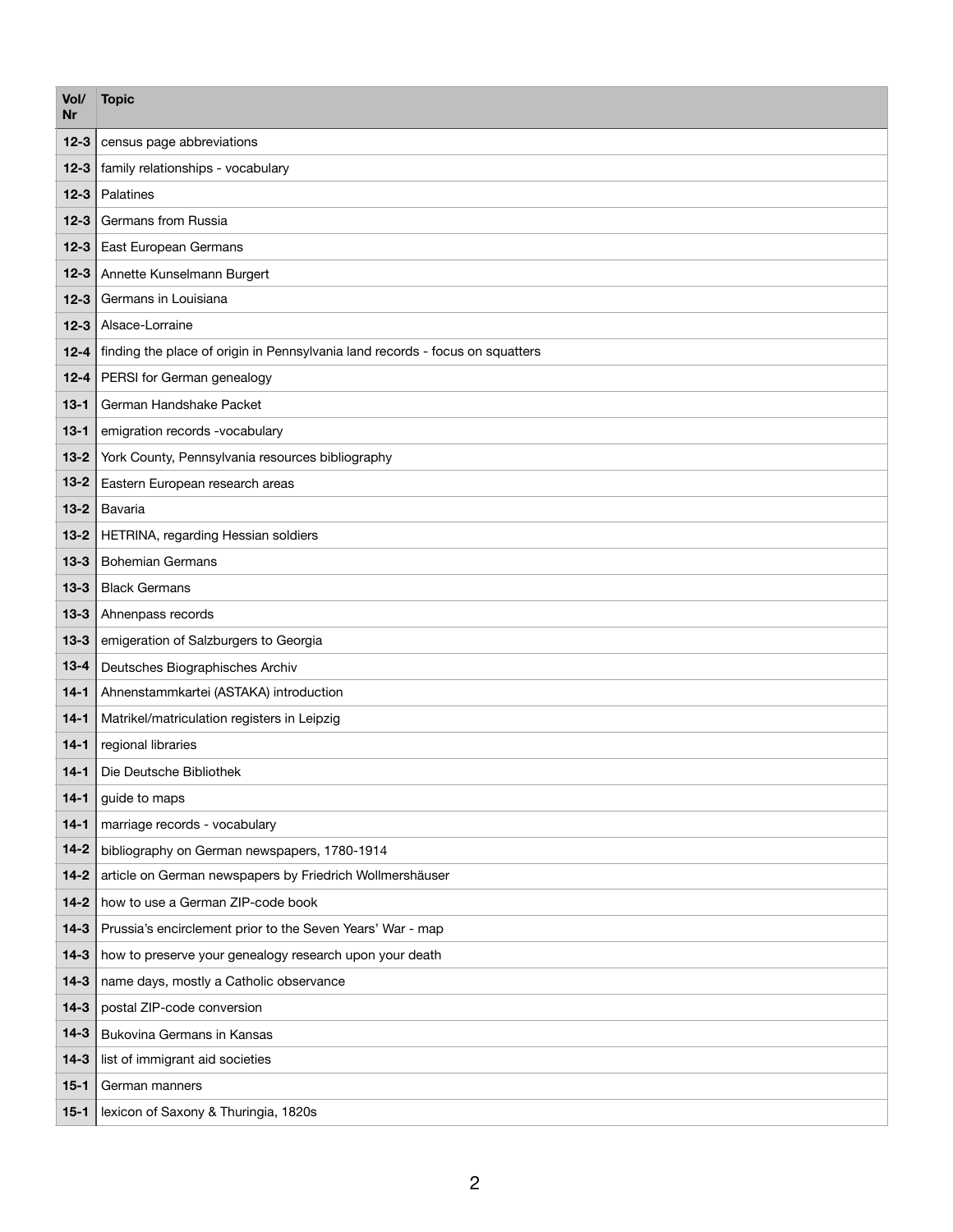| Vol/<br>Nr | <b>Topic</b>                                                                                |
|------------|---------------------------------------------------------------------------------------------|
| $15 - 1$   | German expressions regarding luck                                                           |
| $15 - 3$   | the revolution of 1848, and <10,000 '48er emigrants                                         |
| $15 - 3$   | German dialects & High German                                                               |
| $15 - 3$   | Meyer's/Pierer's Konversations Lexikon, 1880s                                               |
| $15 - 3$   | Handbuch der historischen Stätten Deutschlands, 1970s                                       |
| $15 - 4$   | where to look for clues in the US censuses, 1850-1920                                       |
| $15 - 4$   | (several) articles on culture                                                               |
| $16 - 1$   | list of emigrants from old Hannover, by NSHA                                                |
| $16 - 1$   | Familienkundliche Nachrichten (FaNa) success story                                          |
| $16 - 1$   | FHL lists of emigration from Brandenburg                                                    |
| $16 - 1$   | "Faulheitsstrich," the lazy dash and its usage                                              |
| $16 - 1$   | a history of the DPL at IGS                                                                 |
| $16 - 2$   | emigration to America, part 1 (in the port of departure)                                    |
| $16 - 2$   | research at the Evangelische Zentralarchiv, Berlin                                          |
| $16 - 2$   | guide to Civil War draft records & their information                                        |
| $16 - 3$   | emigration to America, part 2 (at sea)                                                      |
| $16 - 3$   | holidays and observances                                                                    |
| $16 - 3$   | some history of Schaumburg-Lippe and Bückeburg                                              |
| $16 - 3$   | Taschenbuch für Familiengeschichtsforschung                                                 |
| $16 - 4$   | emigration to America, part 3 (ashore)                                                      |
| $16 - 4$   | Danish genealogical records & Schleswig-Holstein                                            |
| $16 - 4$   | German emigration records                                                                   |
| $16 - 4$   | GRA's project Re: missing passengers in Glazer & Filby's "Germans to America," vols. 1 to 9 |
| $16 - 4$   | definition of the word "Colon" (meaning a farmer of a certain type)                         |
| $17-1$     | Familienkundliche Nachrichten (FaNa)                                                        |
| $17 - 1$   | Institute for Migration and Ancestral Research (IMAR)                                       |
| $17 - 1$   | definitions of words for "farmer" (see also "Colon" definition)                             |
| $17 - 1$   | 12 pitfalls to be aware of in "Germans to America"                                          |
| $17 - 2$   | Hermann, Missouri                                                                           |
| $17 - 2$   | a sample book plan for telling an immigrant's story                                         |
| $17 - 2$   | Gregorian calendar beginning dates, by city and region                                      |
| $17 - 2$   | listing of selected historical events, for reference                                        |
| $17-3$     | TP Research firm recommended for Americans researching German-Czech families                |
| $17-3$     | list of key German research publications                                                    |
| $17 - 3$   | list of settlers at Hermann, Missouri                                                       |
| $17-3$     | survey of records at Landesarchiv Speyer                                                    |
| $17-3$     | subject listing of back issues to date                                                      |
| $17 - 4$   | "Evangelische Union" churches in Germany                                                    |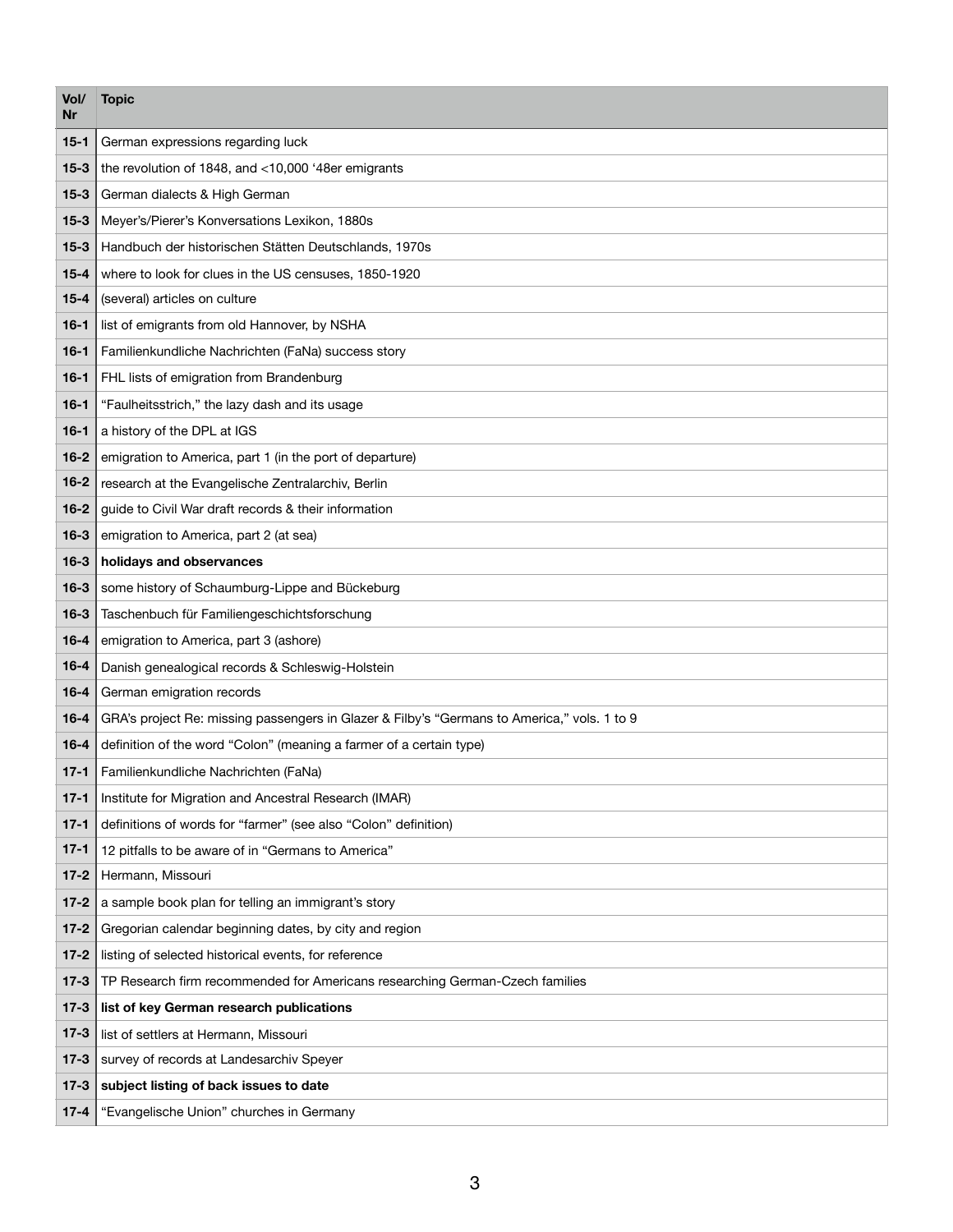| Vol/<br>Nr | <b>Topic</b>                                                                                                                  |
|------------|-------------------------------------------------------------------------------------------------------------------------------|
| $17 - 4$   | German expressions regarding the senses                                                                                       |
| $17 - 4$   | history of illegitimacy in Brunswick                                                                                          |
| $18-1$     | a Wanderbuch from Württemberg, 1830s                                                                                          |
| $18-2$     | civil marriage records in mid-19th c. Alsace                                                                                  |
| $18-2$     | CD-ROM of the Genealogical Library Master Catalog                                                                             |
| $18 - 3$   | Castle Garden                                                                                                                 |
| $18-3$     | typical immigrant documents                                                                                                   |
| $18 - 4$   | German cradle songs (esp. those carrying political meaning)                                                                   |
| $18 - 4$   | the German national anthem                                                                                                    |
| $19-1$     | myth of Ellis Island name changes                                                                                             |
| $19 - 2$   | Institut für pfälzische Geschichte und Volkskunde, Kaiserslautern                                                             |
| $19 - 2$   | research strategy for a visit to Germany                                                                                      |
| $19 - 2$   | 16th c. Germany, part 1                                                                                                       |
| $19 - 2$   | marriage contracts as a record source                                                                                         |
| $19 - 2$   | family record symbols                                                                                                         |
| $19 - 3$   | 16th c. Germany, part 2                                                                                                       |
| $19-3$     | IBIS for German books purchased by (& delivered to) Americans                                                                 |
| $19-3$     | Shirley Riemer, on how to think about finding a place of origin                                                               |
| $19-3$     | Melderegister entries                                                                                                         |
| $19 - 4$   | German immigrants write home                                                                                                  |
| $19 - 4$   | village trades, late 18th c.                                                                                                  |
| $20 - 1$   | a Thuringian Seelenregister                                                                                                   |
| $20 - 1$   | Niedersachsen emigrant database <www.staatsarchiv.niedersachsen.de> (Auswanderer Quellen)</www.staatsarchiv.niedersachsen.de> |
| $20 - 1$   | BYU's "Immigrant Ancestors Project" & "The Palatine Project"                                                                  |
| $20 - 1$   | emigration sources, 18th c.                                                                                                   |
| $20 - 2$   | Swiss parish censuses                                                                                                         |
| $20 - 2$   | Roger Minert's account of an archives visit in Germany                                                                        |
| $20 - 2$   | Bahlow's Dictionary of German Names                                                                                           |
| $20 - 2$   | Roger Minert's interview on "emigration myths"                                                                                |
| $20 - 3$   | "Quick and Easy Look-ups from the IGS Library" (2003)                                                                         |
| $20 - 3$   | HETRINA, regarding Hessian soldiers                                                                                           |
| $20 - 3$   | St. Louis, Missouri in the 1860 census                                                                                        |
| $20 - 3$   | Roger Minert's bibliography of church record inventories                                                                      |
| $20 - 3$   | Waldsee, a German language immersion summer camp for kids                                                                     |
| $20 - 3$   | a sample of "business cards" for visits to Germany                                                                            |
| $20 - 4$   | emigration from Westfalen                                                                                                     |
| $20 - 4$   | Roger Minert on typical results of an unscheduled research trip to Germany                                                    |
| $20 - 4$   | immigration dates by country, and their rough causes                                                                          |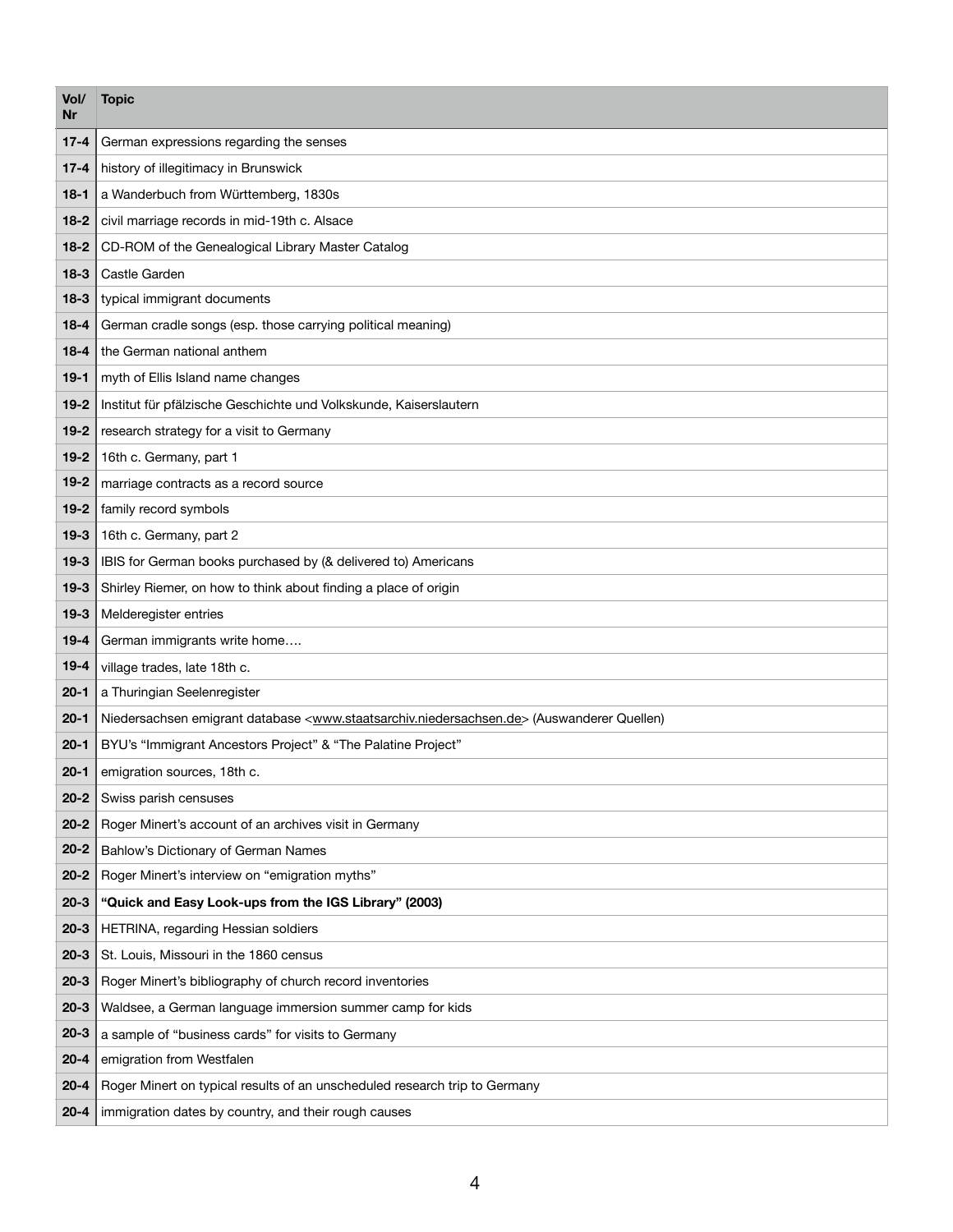| Vol/<br>Nr | <b>Topic</b>                                                                                   |
|------------|------------------------------------------------------------------------------------------------|
| $20 - 4$   | Henriette Davidis' cook books for German-American women                                        |
| $21 - 1$   | FamilySearch "Research Guidance"                                                               |
| $21 - 1$   | IGS seminar at Magnolia Park UMC, 2828 W. Magnolia                                             |
| $21 - 1$   | April 2003 seminar attendee name submissions                                                   |
| $21 - 2$   | notes on Alsace                                                                                |
| $21 - 2$   | understanding map scales                                                                       |
| $21 - 3$   | a "take-along history" as a suggestion for research visits                                     |
| $21 - 4$   | Hamburg passenger lists                                                                        |
| $21 - 4$   | FamilySearch research outlines                                                                 |
| $22 - 1$   | how the Civil Registry office works                                                            |
| $22 - 1$   | list of emigration databases                                                                   |
| $22 - 1$   | terms to be used in German search engines                                                      |
| $22 - 1$   | Baerbel Johnson's list of German internet URL's (2004)                                         |
| $22 - 1$   | May 2004 seminar attendee name submissions                                                     |
| $22 - 2$   | Walpurgis-Nacht                                                                                |
| $22 - 2$   | gift suggestions for researchers visiting Germany                                              |
| $22 - 2$   | passenger list research                                                                        |
| $22 - 2$   | the Brothers Grimm dictionary online                                                           |
| $22 - 2$   | dates marking the start of German Protestant & Catholic church records                         |
| $22 - 3$   | useful resources for German research                                                           |
| $22 - 3$   | questions for prospective professional researchers                                             |
| $22 - 4$   | Hamburg police records                                                                         |
| $22 - 4$   | FaNa at IGS                                                                                    |
| $22 - 4$   | gazetteers for Central and Eastern Europe                                                      |
| $22 - 4$   | Germanic language sound shifts                                                                 |
| $23 - 1$   | German military records                                                                        |
| $23 - 1$   | historic-to-modern currency conversion                                                         |
| $23 - 1$   | history of various German states (in both German and English)                                  |
| $23 - 1$   | April 2005 seminar attendee name submissions                                                   |
| $23 - 2$   | where-to-find-it guide based upon 13 major reference works in German genealogy                 |
| $23 - 2$   | Shirley Riemer's 48 questions to ask when searching for a place name (with explanations)       |
| $23 - 2$   | Roger Minert's coordinated schedules for "Germans to America" and the Hamburg passenger lists  |
| $23 - 2$   | background historic information about German schools                                           |
| $23 - 2$   | historical information on the "dollar" and "thaler"                                            |
| $23 - 2$   | the German introduction of Christmas to America                                                |
| $23 - 3$   | things to know about calendars, and German expressions for historical time & eras - vocabulary |
| $23 - 3$   | The Habsburg Dynasty                                                                           |
| $23 - 3$   | Familienkundliche Nachrichten (FaNa) query service of Verlag Degener, with IGS indexes         |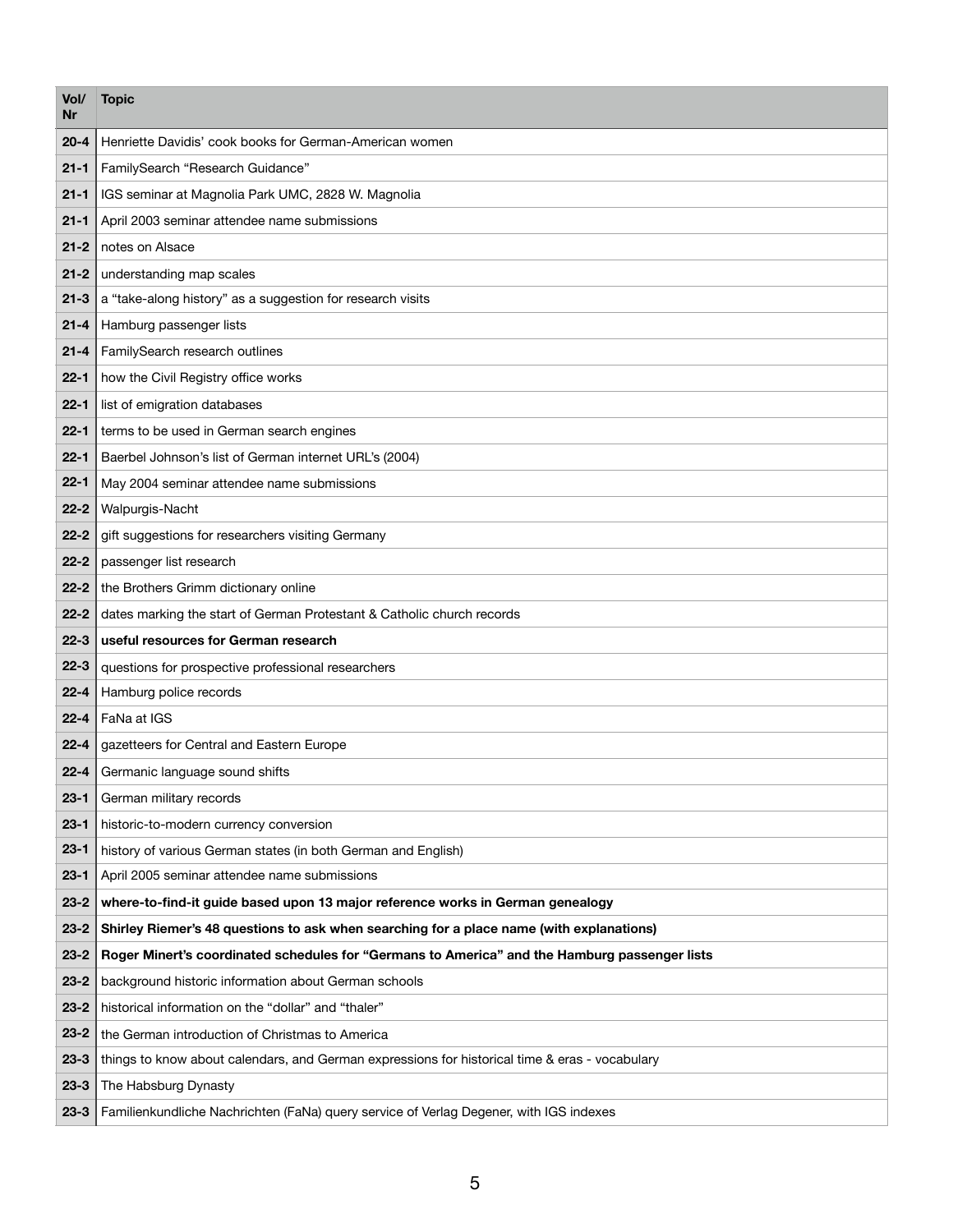| Vol/<br>Nr | <b>Topic</b>                                                                                                         |
|------------|----------------------------------------------------------------------------------------------------------------------|
| $23 - 3$   | German, Latin, and dialect words/phrases related to time - vocabulary                                                |
| $23 - 3$   | Chicago's German newspapers, 1870s                                                                                   |
| $23 - 4$   | how to prepare to research your German ancestor's US settlement town                                                 |
| $23 - 4$   | German administrative terms - vocabulary                                                                             |
| $23 - 4$   | introduction to Roger Minert's series on "German Immigrants in American Church Records"                              |
| $23 - 4$   | National Geographic's Genographic Project (2006)                                                                     |
| $23 - 4$   | European port cities                                                                                                 |
| $23 - 4$   | what the US census provides in emigration/immigration information, year-by-year                                      |
| $24 - 1$   | "Meyers Orts"                                                                                                        |
| $24 - 1$   | how to read old date-markers on houses                                                                               |
| $24 - 1$   | provincial websites of Evangelical Lutheran Churches                                                                 |
| $24 - 1$   | notice in Eastman's Online Genealogy Newsletter of migration trend from microforms to digital (2006) - see also 24-2 |
| $24 - 1$   | traditional method for deciphering a mysterious German town name, using Meyers Orts                                  |
| $24 - 1$   | April 2006 seminar attendee name submissions                                                                         |
| $24 - 2$   | comparison of Franklin's "Join, or Die" poster with Hoffmann's "Das Lied der Deutschen" (national anthem)            |
| $24 - 2$   | example of how one traces descendants of immigrants                                                                  |
| $24 - 2$   | sample letter, introducing oneself to a stranger as their relative                                                   |
| $24 - 2$   | importance of searching for "your" German town's collector of local family history information                       |
| $24 - 2$   | Berks County, Pennsylvania surnames matched to German home towns                                                     |
| $24 - 2$   | online listing of Schleswig-Holstein immigrants to Scott County, Iowa                                                |
| $24 - 2$   | list of basic research tools for German family historians                                                            |
| $24 - 2$   | Family History Library converting to digital - see also 24-1                                                         |
| $24 - 3$   | history of the German civil code, the Bürgerliches Gesetzbuch                                                        |
| $24 - 3$   | German naming patterns                                                                                               |
| $24 - 3$   | symbols and abbreviations used in German records                                                                     |
| $24 - 3$   | Roger Minert's selected bibliography of church record inventories                                                    |
| $24 - 3$   | a timeline for Americans of German descent                                                                           |
| $24 - 4$   | interpreting feast day records and converting to the modern calendar                                                 |
| $24 - 4$   | the term "Holländer" & what it denotes                                                                               |
| $24 - 4$   | Ortssippenbücher explained                                                                                           |
| $24 - 4$   | punishment of illegitimate births, and evidence in christening records                                               |
| $24 - 4$   | historical background of town markets                                                                                |
| $25 - 1$   | meaing and importance of the word "Heimat"                                                                           |
| $25 - 1$   | "German Genealogy Tools Basic to our Research Efforts" - 22 sources, and similar to previous lists                   |
| $25 - 1$   | "An Umbrella of Facts Covering German Immigration"                                                                   |
| $25 - 1$   | guide to four regions along the Rhine River, with maps                                                               |
| $25 - 1$   | comparison of four language-translation websites (2007)                                                              |
| $25 - 1$   | reading descriptions & titles in German documents - vocabulary                                                       |